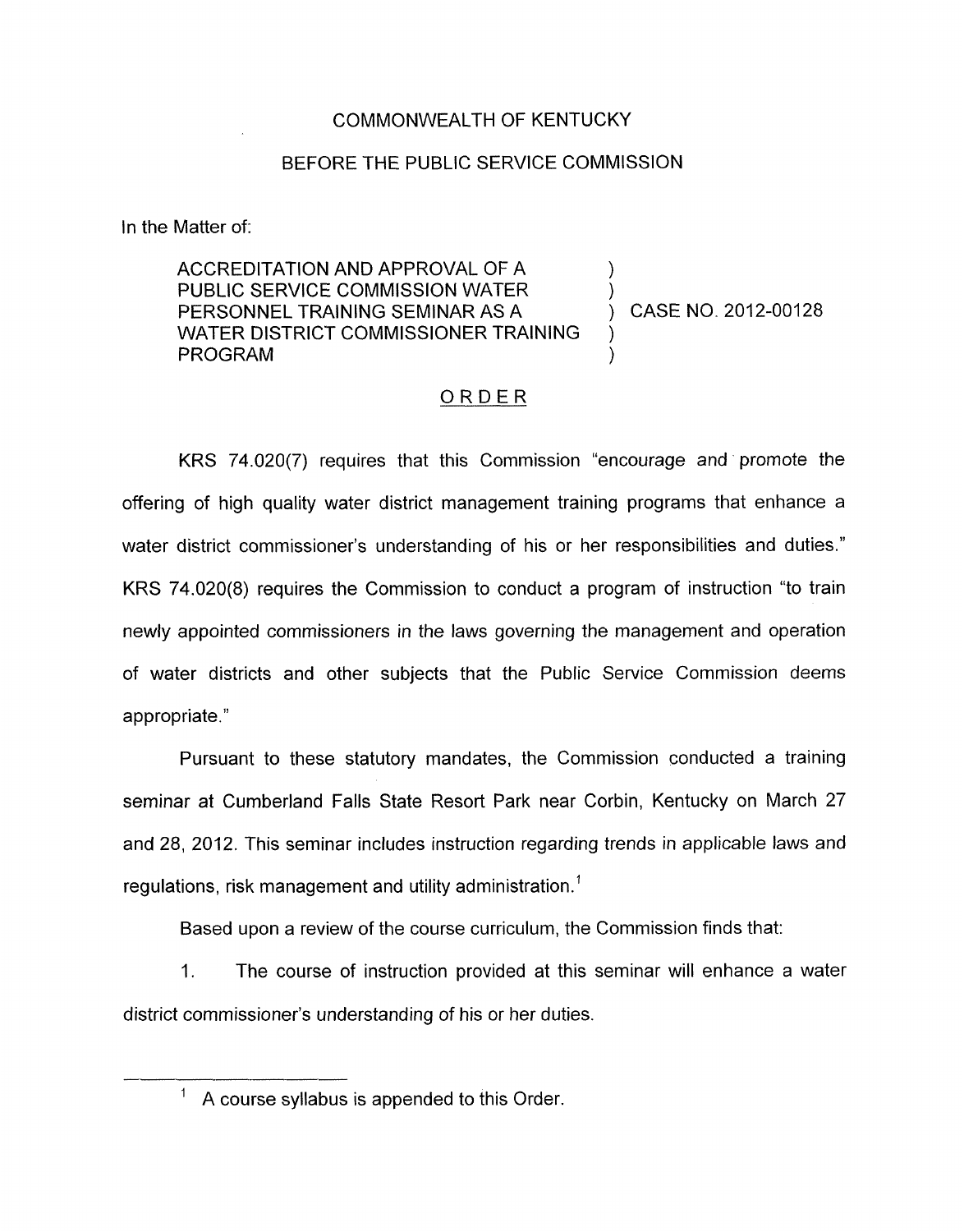2. The seminar conducted at Cumberland Falls State Resort Park near Corbin, Kentucky on March 27 and 28, 2012 should be approved for 12.5 credit hours of water district management training and for 12 hours of new water district commissioner training.  $\mathbb{R}^2$ 

IT IS HEREBY ORDERED that the 2012 Water Personnel Training Seminar which the Commission conducted at Cumberland Falls State Resort Park near Corbin, Kentucky on March 27 and 28, 2012 is approved for a maximum of 12.5 credit hours of water district management training and for a maximum of 12 credit hours of new water district commissioner training.

By the Commission

AT *Director* 

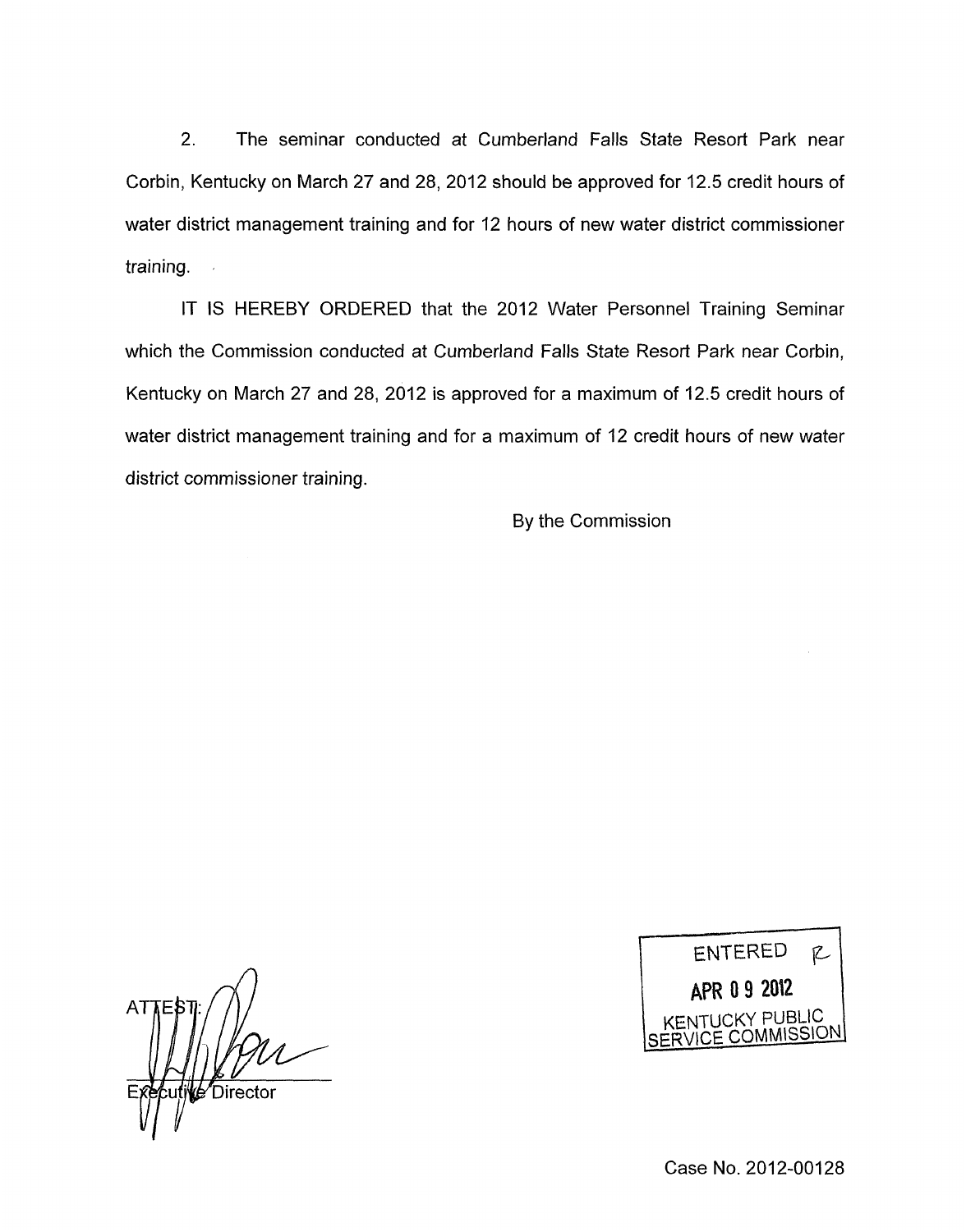# APPENDIX

 $\sim 10^{-11}$ 

 $\sim$ 

# APPENDIX TO AN ORDER OF THE KENTUCKY PUBLIC SERVICE COMMISSION IN CASE NO. 2012-00128 DATED APR 0 9 2012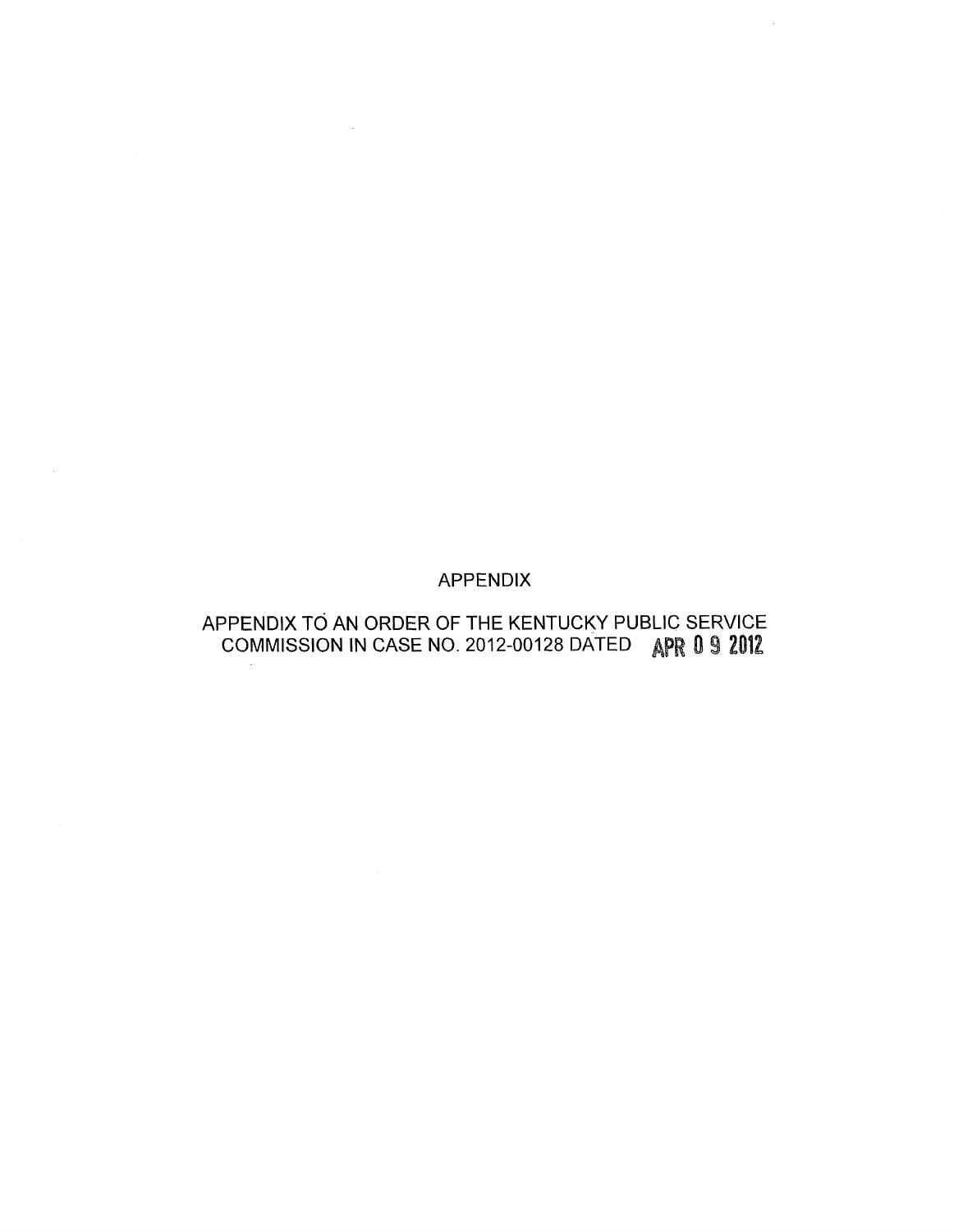# **201** 2 **Water Personnel Training Presented by the Public Service Commission Cumberland Falls State Resort Park** - **March 2728,2012**

Tuesday, March 27<sup>th</sup>

7130 - 8:OO *Blair Roam* - Registration and Breakfast

 $8:00 - 8:15$ *Everyone in the Blair Room* - Program Overview and Welcome

8:15 - 9:45 *Annual Training* - *Blair Room* 

#### **Recent Developments in Utility Regulation - Gerald Wuetcher, PSC**

A review of the recent developments in public utility law and regulation. Recent changes in Kentucky statutes affecting the operation of water utilities will be discussed. Recent Public Service Commission decisions that affect water utilities, personnel, and organizational changes at the Public Service Commission will also be examined.

#### *New Commissioner Training - Moonbow Room*

**Commissioner Board Meetings** - **Damon Talley, Kentucky Rural Water Association**  Presentation addresses the rules and procedures that should be followed at the meetings of a water district's board of commissioners. Presenter will also discuss how board members should prepare for meetings, the roles of board members and district management at board meetings, and frequently recurring problems at such meetings and how to address them. The requirements of the Open Meetings Act will also be briefly discussed.

 $9:55 - 10:55$ *Annual Training* -- *Blair Room* 

#### **Kentucky Division of Water Update** - **Julie Roney, Division of Water**

A presentation on recent developments and activities at Kentucky Division of Water. Includes a brief overview of revisions to the agency's administrative regulations and proposed revisions to federal drinking water laws and regulations.

#### *New Commissioner Training* - *Moonbow Room*

#### **PSC Regulatory Requirements - Gerald Wuetcher, PSC**

A review of the Public Service Commission's jurisdiction over water districts and the statutory and regulatory requirements that are imposed upon water districts as a result of their status as public utilities.

#### 11:oo - 12:oo *Annual and New Commissioner Training* - *Blair Room*

### **Open Records/Open Meetings Acts** - **Todd Osterloh, Sturgill, Turner, Barker** & **Moloney, PLLC**

This presentation reviews the principal provisions of the Open Records Act and Open Meetings Act. Also, handling a request for information under the Open Records Act and the effect of the Open Meetings Act on meetings of the board of water district commissioners is discussed.

12:oo - l:oo **Lunch**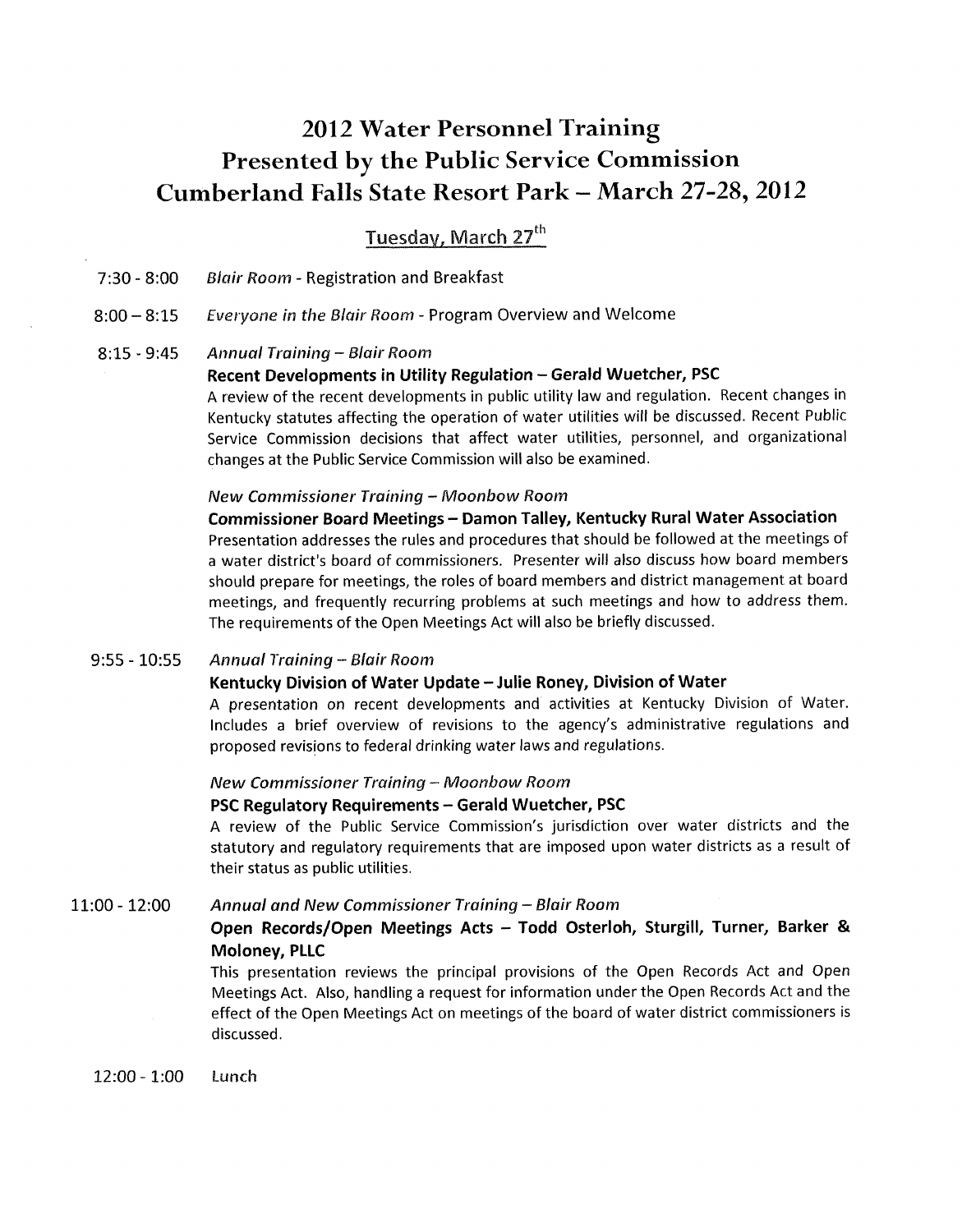#### 1:00 - 240 *Anriwal Training* - *Blair Roan?*

# **Panel Discussion: Ethical Considerations for Commissioners and Managers Brian Lykins, Auditor of Public Accounts; David Spenard, Office of Attorney General; Damon Talley, KRWA; Gerald Wuetcher, PSC**

A panel discussion on ethical issues that water district and water association boards frequently face. Mr. Lykins will review the lessons learned from audits recently conducted by the Auditor of Public Accounts. Mr. Spenard will address these lessons from the Office of Attorney General's perspective, including how the AG's would address inappropriate board conduct in the context of civil and ratemaking proceedings. Mr. Talley will discuss Ethical Codes for Water District Commissioners. Mr. Wuetcher will address the Public Service Commission's role in the enforcement of ethics codes and ramifications of ethical misconduct in ratemaking proceedings.

#### 1:00 - 2:00 New Commissioner Training - Moonbow Room

#### **Internal Controls** - **Scott Lawless, PSC**

This presentation explains the need for, and purpose of, internal controls and identifies common controls that every water district should consider. The Auditor of Public Accounts' recommendations for public and non-profit boards will also be reviewed and discussed.

#### 2:10 - 3:10 New Commissioner Training - Moonbow Room

#### **Budgeting and Asset Management** - **Kim Padgett, Rural Community Assistance Program**

As a new commissioner, one of your most important responsibilities is to ensure your system brings in sufficient revenue to cover the cost of delivering a safe and adequate supply of drinking water to your customers. In this session, we will discuss budget requirements and financial tools that a system can use to establish asset rehabilitation, prioritize maintenance needs, and have sufficient funds for repairs and improvements

#### 2:5O - *3:50 Ainnual Rrcrining* - *5inir Room*

#### **Electronic Filing: An Update** - **Brent Kirtley, PSC**

Presentation will address the Public Service Commission's efforts regarding the electronic filing *of* tariffs and tariff-related documents, including the Commission's proposals to require all tariffs to be filed electronically. A brief description of the electronic filing procedures that are available to utilities that file rate applications under the Commission's alternative rate filing procedures will also be 'discussed.

3:20 - 4:20 *New Commissioner Training - Moonbow Room* **Risk Management** - **Representatives from Kentucky Association of Counties**  Presentation will review risk management activities, including insurance, retained losses, and prevention activities that water utilities can implement.

#### 4:00 - 5:00 Annual Training - Blair Room

**Anatomy of a Rate Case** - **Scott Lawless and Sam Reid, PSC; David Spenard, AG**  Presentation focuses on preparing, filing, and prosecuting an application for general rate adjustment to the Public Service Commission. PSC Staff members will discuss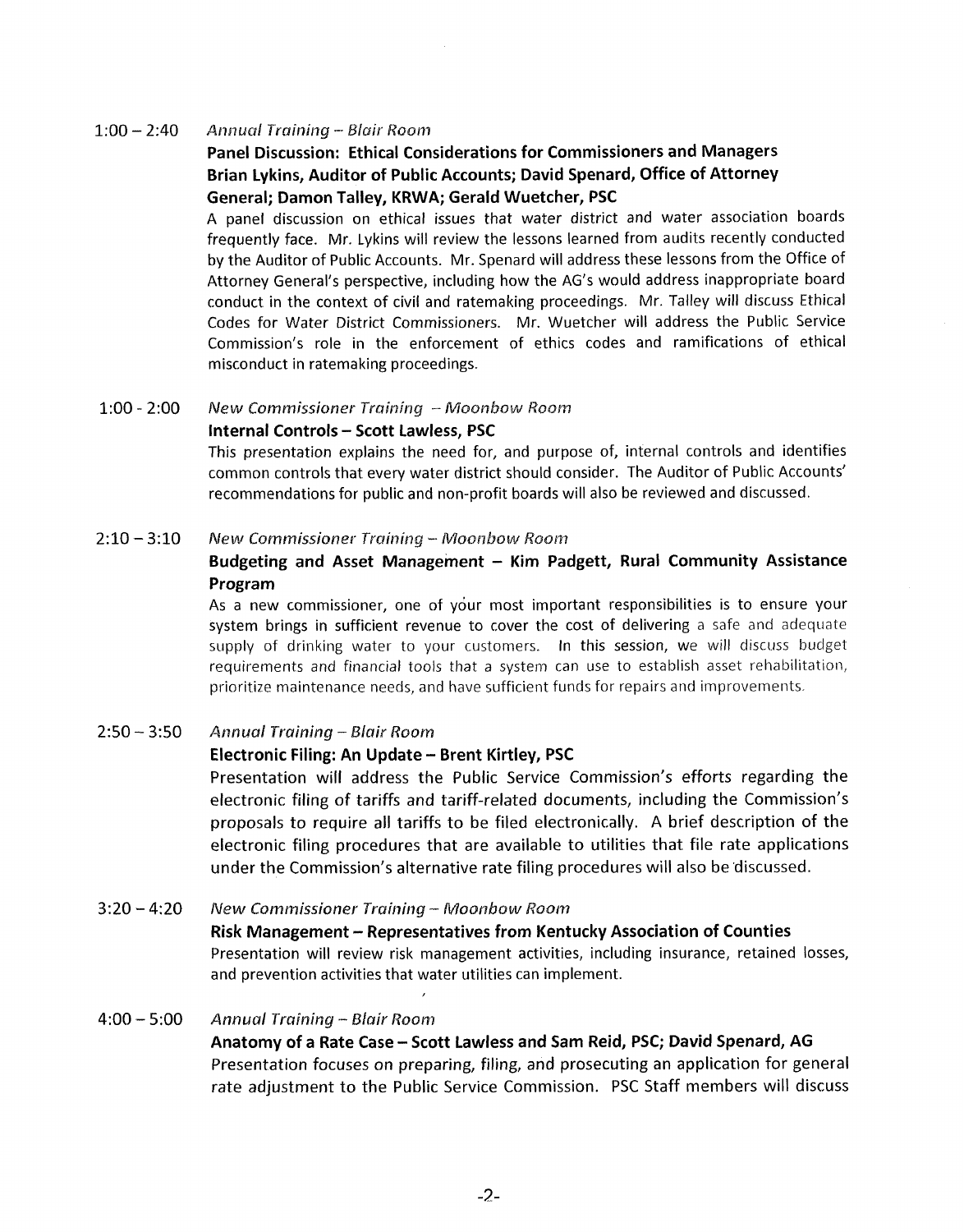frequently recurring issues and how water utilities can avoid common missteps before the PSC. Presentation will also address a rate case proceeding from the Attorney General's prospective and include suggestions on possible methods to avoid unnecessary litigation in ratemaking proceedings.

#### Evening **Session**

*5:30* - *7:30 Qffice n/Tcbnager/a%jlice Personnel ?ruining* - *Mootibow Room or Restauraust Locatio11 will be decided on site* **so** *check with Event Caordirlator before departure at 5:OO.* 

**Brent Kirtley, Sam Reid, Ginny Smith, and Gerald Wuetcher (PSC)**  The evening sessions are primarily focused towards office managers/office personnel and will include discussions on issues related to Consumer Services, Tariffs, Purchased Water Adjustments, Nonrecurring Charges, and an Open Topic Discussion Forum. If you have anything you'd like to get help with concerning these topics, please be prepared to discuss it. This is your chance to get some one-on-one time with the PSC staff members. (Snacks will be provided.)

# Wednesday, March 28<sup>th</sup>

- *7530*  **8:OO** *Blair Room*  Sign-In and Breakfast *(New Commissioners should also get breakfast in the Blair Room before departing to Moonbow Room at 8am.)*
- 8:00 9:00 Annual Training Blair Room **Consumer Relations** - **Virginia Smith, PSC**

Presentation will focus on the regulatory aspects of customer relations. Topics include the Customer Bill of Rights, customer billing disputes, installation and termination of utility service, and the Commission's informal and formal complaint processes. Presenter will also address landlord-tenant utility service issues, imputation of utility bills to family members, and the importance of tariffs and water user agreements.

#### *New Commissioner Training – Moonbow Room*

#### **Water Quality Law - Julie Roney**

This presentation will cover the primary regulations dealing with the Safe Drinking Water Act and the Clean Water Act.

#### 9:lO - **1O:lO** *Annual 7-raining* - *Bhir Room*

#### **Legal Aspects of Tariffs** - **Gerald Wuetcher, PSC**

Presenter will discuss how the contents of the tariff impose legal obligations upon water utilities and the consequences when a utility's practices fail to reflect the provisions of its filed tariff. Discussion will also focus on various provisions that should be contained in a utility tariff, including rules for water main extensions, landlord-renter provisions, leak adjustments, late payment penalties, deposits, and discontinuance of service for nonpayment. Presentation also addresses the methods of revising a tariff's provisions and adjusting a utility's rate schedules